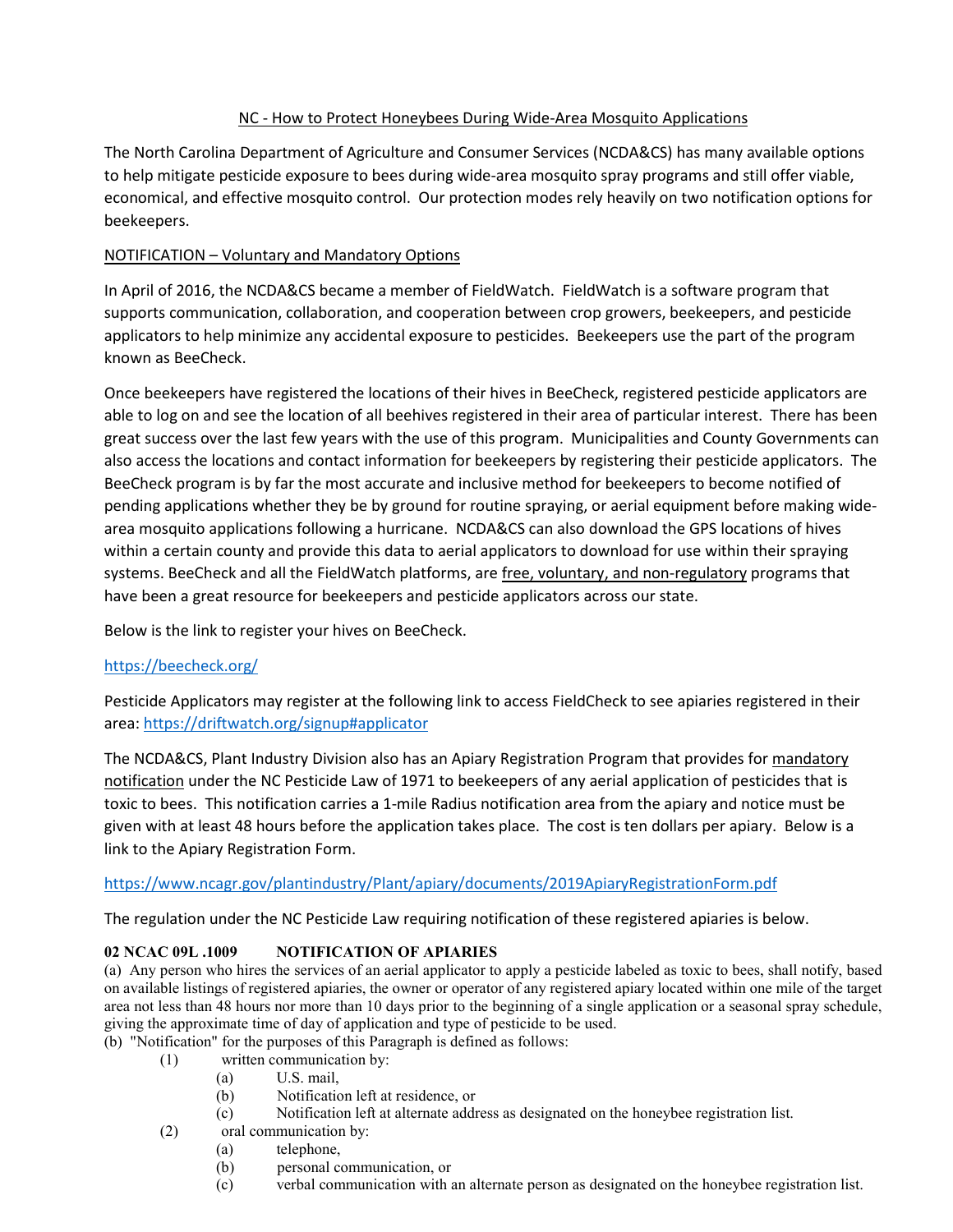- (3) digital communication by:
	- (a) electronic mail or
	- (b) instant cellular text messaging.

(c) The Pesticide Section shall distribute new registrations of beekeepers and their alternates by U.S. mail on the first of each quarter (January 1, April 1, July 1, and October 1) to all farmers growing crops within one mile of the apiaries that are identified on the "Apiary Registration Form" of the Plant Industry Division. The list of revised registered apiaries shall become effective on the fifth day of the first month in the quarter stated in this Rule. The registration of apiaries shall be effective for the calendar year that they are registered.

*History Note: Authority G.S. 143-443(b)(4); 143-458; 143-463; 143-466;*

### LOCAL HEALTH DIRECTOR OPTIONS:

Many times, after a severe hurricane or tropical storm with a high amount of rainfall and impending flooding, local health directors can apply for certain exemptions for wide area aerial spraying to control significant public health pests such as mosquitoes in their respective counties. In such event there are certain exemptions from The NC Pesticide Board's Regulations that can be granted. Below is the Regulation regarding these exemptions.

### **02 NCAC 09L .1006 EXEMPTIONS**

No person or procedure or spraying and spreading system for aerial application of pesticides shall be exempt from any of the provisions of this Section except under these conditions

- (4) Any local health director or aerial applicator licensed under the subcategory of public health pest control, under supervision of such local health director when conducting a control operation for disease vectors or other pest of public health significance shall be exempted from 2 NCAC 9L .1002(j), General Requirements; .1003, Drift Control; and .1005(b) through (e), Restricted Areas, provided such local health director or his authorized designee notifies the secretary of the Board prior to initiation of subject operation and submits the following information:
	- (a) name of aerial applicator or contractor,
	- (b) location and general description of operation area(s),
	- (c) identity of target pest(s),
	- (d) brand name(s) and EPA registration number(s) of the pesticide(s) to be used,
	- (e) scheduled date(s) of application(s), and
	- (f) outline of nature of operation.

Approved pesticide(s) shall be applied in compliance with label requirements.

Again, NCDA&CS can assist local governments with identifying the location of all apiaries within the spray area.

### MOSQUITO CONTROL ACTIVE INGREDIENTS - INFORMATION

Many products are used for routine adult mosquito control and during the aftermath of storms. There are two active ingredients that are commonly used during wide-area spray programs. They are deltamethrin and naled, and are found in products such as DeltaGuard and DiBrom, respectively. Below are links produced by the National Pesticide Information Center (NPIC) that cover many of the questions concerning these two products used during ultra-low volume applications, such as those after storms.

General questions about naled - <http://npic.orst.edu/ingred/naled.html>

General questions about deltamethrin - <http://npic.orst.edu/factsheets/DeltaGen.html>

Other products that may be used are listed in this table from the 2020 NC Agricultural Chemicals Manual. These active ingredients and brand names mentioned in the chart below may also be researched on NPIC's website found at<http://npic.orst.edu/> .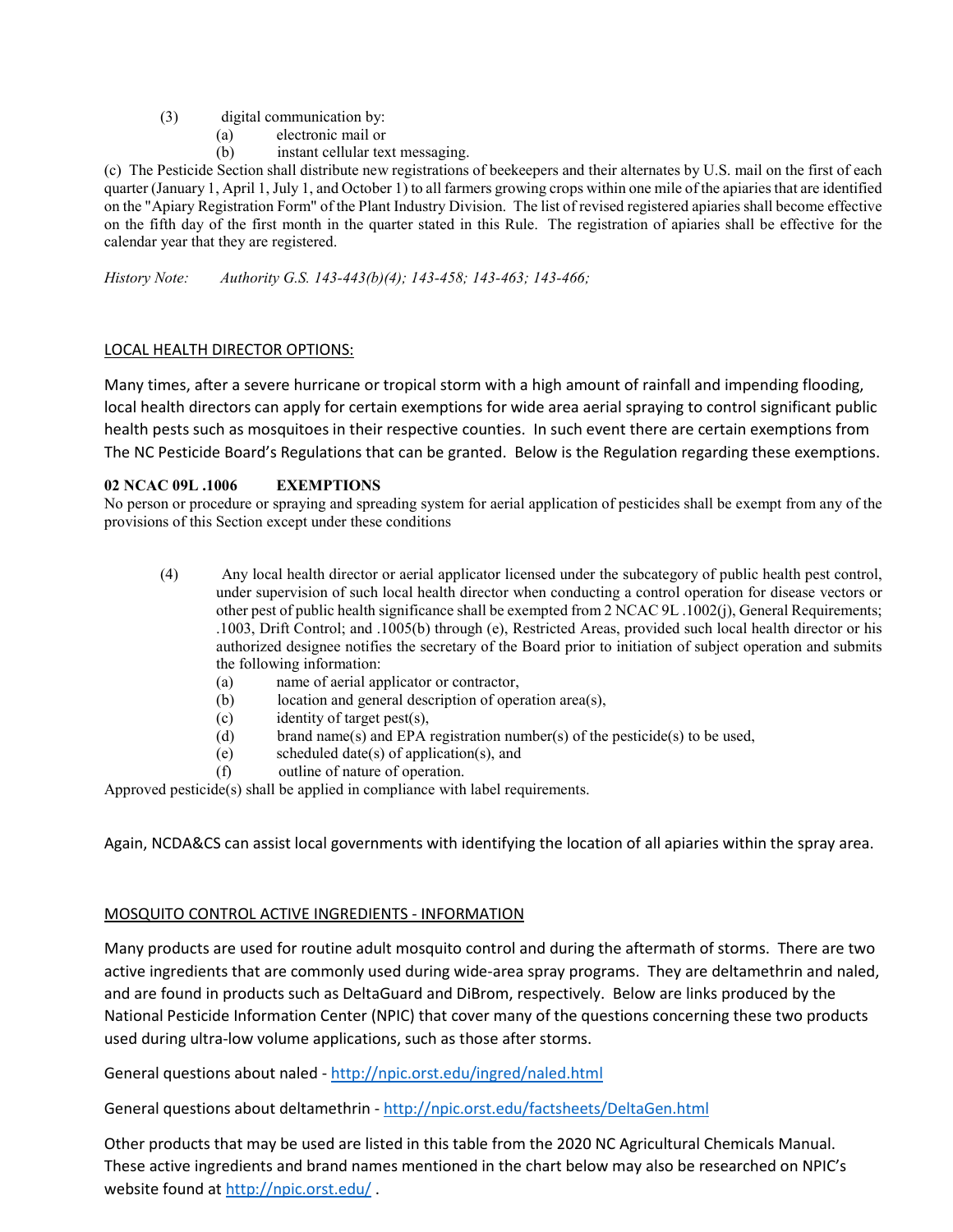# **Community Pest Control**

**M. Waldvogel, Entomology and Plant Pathology Extension and M. Reiskind, Entomology and Plant Pathology Research** NOTE: Insecticides recommended for use by Certified Applicators only. For rodents, see Animal Damage Control, Chapter **9.**

#### **Table 5-12A. Community Pest Control — Mosquito Adults1**

Read pesticide labels carefully. Some pesticide products are not approved for application to edible plants. Avoid spraying flowering plants when bees are actively foraging.<br>KEY: Dv 0.9 = 90% of the spray volume droplets are smaller than value given VMD = Volume Median Diameter; *u*m = micrometer

| <b>TYPE OF APPLICATION</b><br><b>Insecticide and Formulation</b>             | Mixing Instructions and<br><b>Application Equipment</b>                                           | <b>Application Rate</b><br>at 10 mph          | <b>Droplet Size</b><br>Requirements on<br>Label $(um)$                     | <b>Precautions and Remarks</b>                                                                                                                                                                                                                                                                                            |  |  |  |
|------------------------------------------------------------------------------|---------------------------------------------------------------------------------------------------|-----------------------------------------------|----------------------------------------------------------------------------|---------------------------------------------------------------------------------------------------------------------------------------------------------------------------------------------------------------------------------------------------------------------------------------------------------------------------|--|--|--|
| <b>Ground Application</b>                                                    |                                                                                                   |                                               |                                                                            |                                                                                                                                                                                                                                                                                                                           |  |  |  |
| bifenthrin 7.9L                                                              | 0.33 to 1.0 fl oz/gal water in<br>backpack or hydraulic sprayer                                   |                                               |                                                                            | Apply at a rate of 1 gallon per 1,000 square feet for thorough coverage of<br>lawns and/or ornamentals.                                                                                                                                                                                                                   |  |  |  |
| Clove oil (Nature-Cide)                                                      | 1:9 to 1:39 dilution in water                                                                     |                                               | Outdoors - apply to<br>wet surfaces but<br>not to the point of<br>run-off. | Treat with mist or spray around landscape plants, turf, ground cover,<br>under decks, around building foundations where mosquitoes may rest.                                                                                                                                                                              |  |  |  |
| deltamethrin (Suspend<br>Polyzone)                                           | 0.33 to 1.0 fl oz/gal water in<br>backpack or hydraulic sprayer                                   |                                               |                                                                            | Treat with mist or spray around landscape plants, turf, ground cover,<br>under decks, around building foundations where mosquitoes may rest.                                                                                                                                                                              |  |  |  |
| etofenprox (Aqua Zenivex<br>E20                                              | Apply undiluted or up to 1:4.5<br>dilution                                                        | Varies with<br>dilution                       | VMD-7-30 um<br>Dx $0.9 < 50$ um                                            | Do not apply more than 0.18 lb per acre per site per year. Do not make<br>more than 25 applications per site per year.                                                                                                                                                                                                    |  |  |  |
| garlic oil% (ATSB<br>concentrate)                                            | 38 fl oz/gal water in a backpack<br>or hydraulic sprayer                                          |                                               |                                                                            | Apply at a rate of 15 ounces per 100 linear feet to vegetation 1 to 5 feet<br>above the ground wetting both surfaces of foliage to the point of runoff.<br>Do not apply with handheld or truck-mounted cold ULV or thermal<br>foggers or by aircraft.                                                                     |  |  |  |
| lambda-cyhalothrin (Cyonara<br>9.7, Demand CS, Cyzmic CS)                    | 0.8 fl. oz/gal. water in backpack<br>or hydraulic sprayer                                         |                                               |                                                                            | Treat resting areas on structures as well as surrounding shrubs.                                                                                                                                                                                                                                                          |  |  |  |
| malathion 96.5% concentrate<br>(Fyfanon ULV)                                 | Use undiluted on aerosol ULV<br>sprayer.                                                          | 2 to 4.3 fl oz                                | $VMD < 30$ um<br>Dv 0.9 < 50 um                                            | Do not spray when wind speed is more than 5 mph.                                                                                                                                                                                                                                                                          |  |  |  |
|                                                                              | Dilute 3.9 to 5.2 gal to 100 gal<br>with No. 2 fuel or diesel oil; use<br>in thermal fog sprayer. |                                               |                                                                            | Avoid direct application to vehicles; these insecticides may damage<br>paint. Apply when air temperatures are cool and wind speed is 3 mph or<br>less. Toxic to fish, aquatic invertebrates, and wildlife.                                                                                                                |  |  |  |
| naled (Dibrom) 87.4%<br>concentrate                                          | 10 fl oz to 10 gal No. 2 fuel or<br>diesel oil; use in thermal fog<br>sprayer.                    | 80 gal/hr                                     | $VMD < 40$ um<br>Dv 0.9 < 75 um                                            | Toxic to fish, aquatic invertebrates, and wildlife. Restricted Use Pesticide.                                                                                                                                                                                                                                             |  |  |  |
|                                                                              | Dilute 0.5 gal to 5 gal with<br>soybean oil or HAN; use in ULV<br>sprayer.                        | 6 to 12 fl oz/min                             | $VMD < 40$ um<br>Dv 0.9 < 75 um                                            | Do not directly apply to water or to areas where runoff into water is likely<br>to occur.                                                                                                                                                                                                                                 |  |  |  |
| permethrin 10% to 57%<br>concentrate                                         | Apply undiluted or mix with<br>refined mineral or soybean oil.                                    | 0.31 to 15 oz/min<br>depending on<br>dilution | $VMD = 150$ to 300<br>um                                                   | Permethrin 57% is not for use in residential misting systems. Do not allow<br>drift onto cropland, poultry ranges or potable water supplies. Do not use<br>on crops used for food or forage.                                                                                                                              |  |  |  |
| permethrin (Permanone) 10%<br>EC                                             | Dilute 1:20 with water (6.5 fl oz/<br>1 gal of water).                                            |                                               |                                                                            | Treat surfaces using course wet spray. Do not allow runoff or drift into<br>waterways or storm drains.                                                                                                                                                                                                                    |  |  |  |
| permethrin (20%) and<br>piperonyl butoxide (20%)<br>(Aqua-Reslin)            | Dilute 1 gal with 2 to 12 gal<br>water                                                            | 2.1 to 9 oz/min<br>depending on<br>dilution   | $VMD < 30$ um<br>Dv $0.9 < 50 \text{ um}$                                  | Dilute with water only. Toxic to fish and aquatic invertebrates. Can be<br>used as barrier spray on building foundations (maximum height of 3') and<br>vegetation around structure but not within 100 feet of lakes and streams.<br>Structural applications to areas other than foundation limited to crack &<br>crevice. |  |  |  |
| permethrin and piperonyl<br>butoxide (Permanone 31-66,<br>Biomist 4+12 ULV)  | Dilute 1 gal to 2.4 gal with light<br>weight oil; use in ULV sprayer.                             | 0.5 to 3 fl oz/min                            | $VMD < 30$ um<br>Dv $0.9 < 50$ um                                          |                                                                                                                                                                                                                                                                                                                           |  |  |  |
| prallethrin (1%) and sumithrin<br>(5%) and piperonyl butoxide<br>(5%) (Duet) | Apply undiluted in aerosol ULV<br>sprayer                                                         | 2.5 to 7.5 oz/min                             | $VMD = 8$ to 30 $µm$<br>Dv $0.9 < 50$ um                                   | Do not allow drift onto pastureland, rangeland, or potable water supplies.                                                                                                                                                                                                                                                |  |  |  |
| rosemary oil, Geraniol,<br>Wintergreen (Essentria IC3)                       | 1 to 8 oz of Essentria IC3 per<br>gallon of water                                                 | 43 gal                                        | 2 gallons per 1,000<br>square feet                                         | 1 to 3 fluid ounces of Essentria IC3 per gallon of water. Treat harborage<br>areas such as shrubbery and vegetation where mosquitoes/flies may<br>rest.                                                                                                                                                                   |  |  |  |
| sumithrin and piperonyl<br>butoxide<br>(Anvil 10+10 ULV or 2+2 ULV)          | Use undiluted or dilute 10+10<br>formulation with light mineral oil.                              | 1.3 to 18.6 oz/min                            | $VMD < 30$ um<br>Dv $0.9 < 50$ um                                          | Apply through a standard ULV cold aerosol or non-thermal aerosol (cold<br>fog) generator.                                                                                                                                                                                                                                 |  |  |  |
| <b>Fixed Wing Aerial Application</b>                                         |                                                                                                   |                                               |                                                                            |                                                                                                                                                                                                                                                                                                                           |  |  |  |
| etofenprox (Aqua Zenivex<br>E20)                                             | 0.00175 to 0.007 oz (undiluted)<br>per acre                                                       | Varies with<br>dilution                       | VMD <60 um<br>$Dx 0.9 < 100$ um                                            | Do not apply at altitudes below 100 feet. Do not apply more than 0.10 lb<br>per acre per site per year. Do not make more than 25 applications per<br>site per year.                                                                                                                                                       |  |  |  |
| malathion 96.5% concentrate<br>(Fyfanon ULV)                                 | Use undiluted                                                                                     | 2.6 to 3 fl oz/acre                           | VMD < $60 \text{ }\mu m$<br>Dx $0.9 < 100$ um                              | Toxic to fish, aquatic invertebrates, and wildlife. Do not directly apply to<br>water or to areas where runoff into water is likely to occur. Do not retreat<br>a site more than 3 times in any one week except in emergencies. Do not<br>spray by fixed wing aircraft below 100 feet or by helicopter below 75 feet.     |  |  |  |